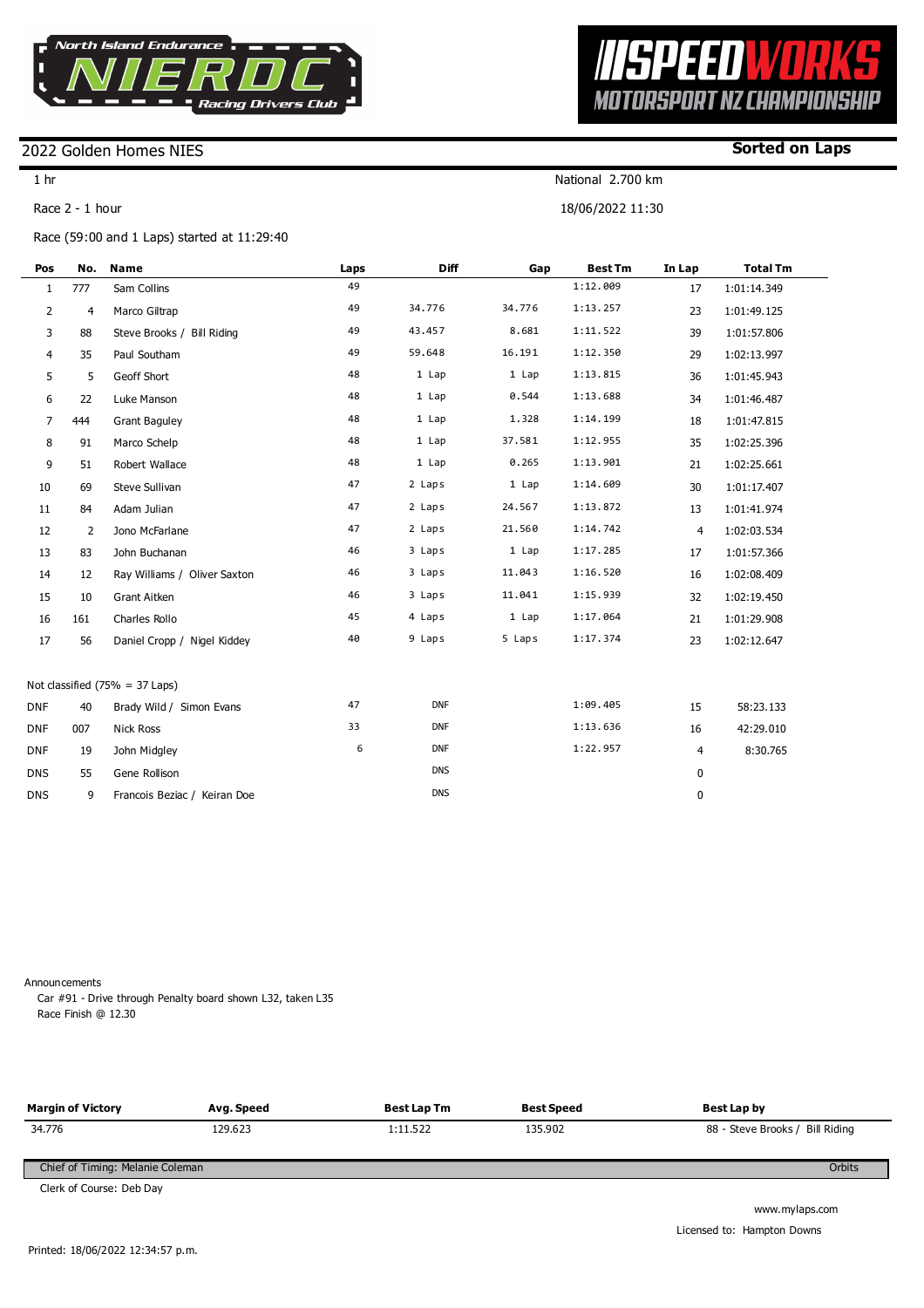

## 2022 Golden Homes NIES

2hr

Race 1 - 2 hour

Race (1:59:00 and 1 Laps) started at 8:59:39

| Pos            | No. | <b>Name</b>                       | Laps | <b>Diff</b> | Gap    | <b>Best Tm</b> | In Lap | <b>Total Tm</b> |
|----------------|-----|-----------------------------------|------|-------------|--------|----------------|--------|-----------------|
| $\mathbf{1}$   | 94  | Simon Ussher / Jake Stoneman      | 86   |             |        | 1:15.349       | 76     | 2:00:43.661     |
| $\overline{2}$ | 64  | David Whitburn / Graham Ball      | 86   | 5.298       | 5.298  | 1:13.917       | 85     | 2:00:48.959     |
| 3              | 52  | Shane Parsons / Daniel Cropp      | 84   | 2 Laps      | 2 Laps | 1:15.855       | 68     | 2:01:13.903     |
| 4              | 57  | Paul Fougere / Alex Fougere       | 83   | 3 Laps      | 1 Lap  | 1:16.514       | 81     | 2:00:47.460     |
| 5              | 24  | Mark Leonard / Corban Sprague     | 83   | 3 Laps      | 16.024 | 1:18.026       | 77     | 2:01:03.484     |
| 6              | 28  | Chris Wall / Layton Hammond       | 83   | 3 Laps      | 18.514 | 1:16.828       | 74     | 2:01:21.998     |
| $\overline{7}$ | 700 | Phill Ross / Shane Dias           | 82   | 4 Laps      | 1 Lap  | 1:17.718       | 76     | 2:01:53.829     |
| 8              | 9   | Sam Cotterill / Justin Allen      | 82   | 4 Laps      | 12.153 | 1:18.956       | 78     | 2:02:05.982     |
| 9              | 11  | William Morton / Tom Alexander    | 81   | 5 Laps      | 1 Lap  | 1:15.180       | 76     | 2:00:56.320     |
| 10             | 999 | Donovan Neill / Bruce Simmonds    | 81   | 5 Laps      | 50.518 | 1:20.294       | 75     | 2:01:46.838     |
| 11             | 72  | Zac Stichbury / Clint Barber      | 81   | 5 Laps      | 4.112  | 1:21.640       | 80     | 2:01:50.950     |
| 12             | 88  | Martin McCullouch / Ian Foster    | 80   | 6 Laps      | 1 Lap  | 1:16.032       | 78     | 2:00:46.478     |
| 13             | 50  | Codie Banks / David Banks         | 80   | 6 Laps      | 0.354  | 1:22.064       | 77     | 2:00:46.832     |
| 14             | 82  | David Lowe / Brent Main           | 79   | 7 Laps      | 1 Lap  | 1:20.221       | 79     | 2:00:44.004     |
| 15             | 73  | Mark Mallard / Thomas Mallard     | 79   | 7 Laps      | 54.413 | 1:23.685       | 77     | 2:01:38.417     |
| 16             | 90  | David Thomsen / Josh Donohue      | 78   | 8 Laps      | 1 Lap  | 1:24.874       | 41     | 2:00:56.506     |
| 17             | 41  | Jake Reid / Glen Reid             | 74   | 12 Laps     | 4 Laps | 1:15.879       | 70     | 2:00:48.196     |
| 18             | 14  | Daniel Ludlam / Matthew Oats      | 74   | 12 Laps     | 30.084 | 1:19.594       | 68     | 2:01:18.280     |
|                |     |                                   |      |             |        |                |        |                 |
|                |     | Not classified $(75\% = 65$ Laps) |      |             |        |                |        |                 |
| <b>DNF</b>     | 23  | Greg Kroef / Brad Kroef           | 53   | <b>DNF</b>  |        | 1:19.703       | 51     | 1:16:34.926     |
| <b>DNF</b>     | 31  | Glenn Richards / Bea Vear         | 23   | <b>DNF</b>  |        | 1:31.367       | 14     | 49:21.295       |

Announcements SAFETY CAR out L56 in L58 Race Finish @ 11.00

| <b>Margin of Victory</b>         | Avg. Speed | Best Lap Tm | <b>Best Speed</b> | Best Lap by                       |
|----------------------------------|------------|-------------|-------------------|-----------------------------------|
| 5.298                            | 115,400    | 1:13.917    | 131.499           | 64 - David Whitburn / Graham Ball |
| Chief of Timing: Melanie Coleman |            |             |                   | <b>Orbits</b>                     |
| Clerk of Course: Deb Day         |            |             |                   |                                   |





National 2.700 km 18/06/2022 09:00

> www.mylaps.com Licensed to: Hampton Downs